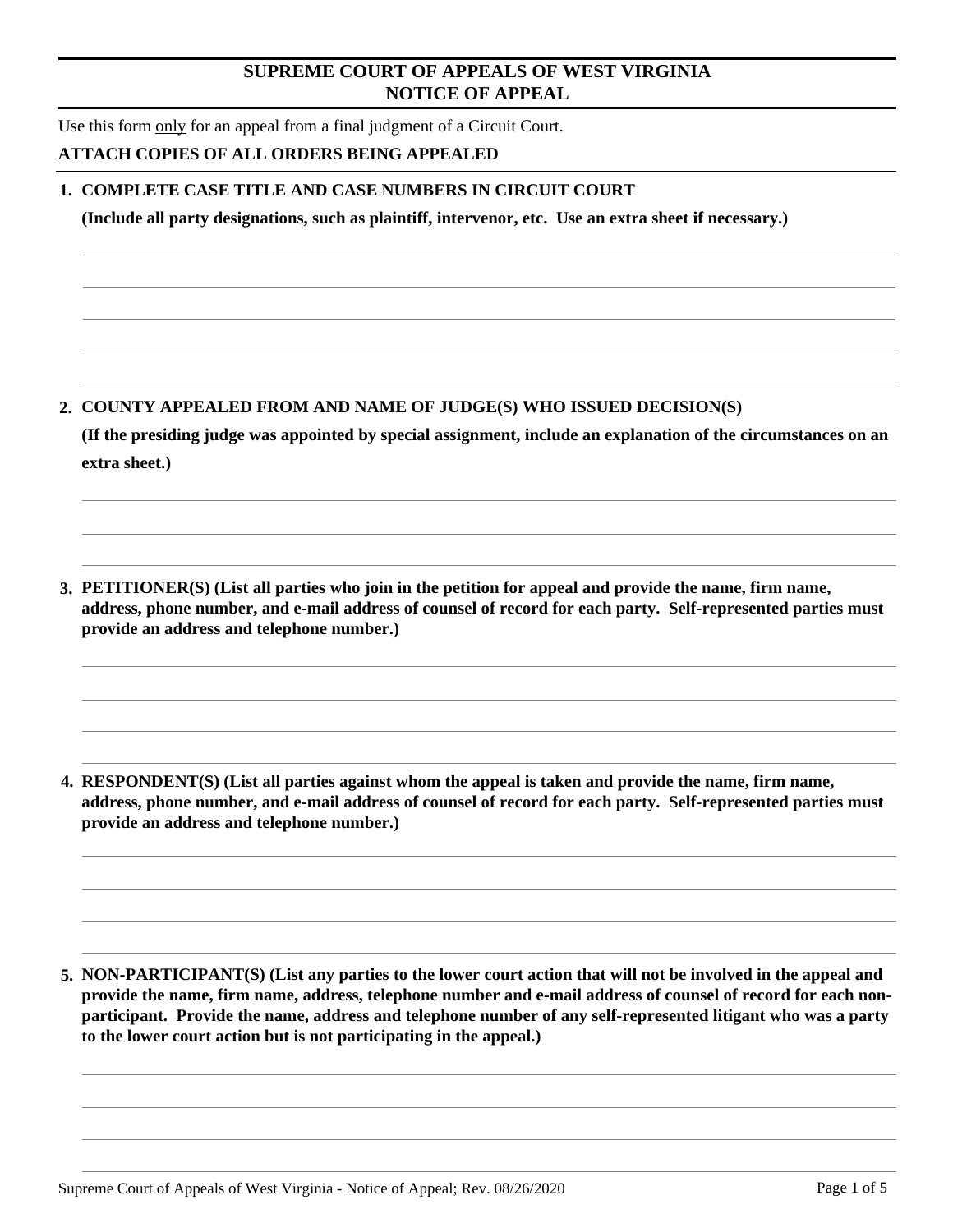# **SHORT CASE NAME:**

|    | 6. Date of Entry of Judgment:                                                                                                                                                                                                                                                                                                                                                                 |  |  |  |  |  |
|----|-----------------------------------------------------------------------------------------------------------------------------------------------------------------------------------------------------------------------------------------------------------------------------------------------------------------------------------------------------------------------------------------------|--|--|--|--|--|
|    | Date of Entry of Judgment on Post-Trial Motions, if any:                                                                                                                                                                                                                                                                                                                                      |  |  |  |  |  |
|    | (1) $1 \t (2)$ (2) $1 \t (3)$ (3) $1 \t (4)$                                                                                                                                                                                                                                                                                                                                                  |  |  |  |  |  |
|    | 7. CRIMINAL CASES:<br><b>Bail Status:</b><br><b>Defendant's Sentence:</b>                                                                                                                                                                                                                                                                                                                     |  |  |  |  |  |
| 8. | ABUSE AND NEGLECT CASES: On an extra sheet, provide a list of the names, ages, and parent's names of all<br>minor children, a brief description of the current status of the parental rights of each parent as of the filing of the<br>notice of appeal, a description of the proposed permanent placement of each child, and the name of each guardian ad<br>litem appointed in the case.    |  |  |  |  |  |
| 9. | YES /<br>$\overline{N}$<br>Is the order or judgment appealed a final decision on the merits as to all issues and all parties?<br>$YES / \Box NO$<br>If your answer is no, was the order or judgment entered pursuant to R. Civ. P. 54(b)?<br>If your answer is no, you must attach a brief explanation as to why the order or judgment being appealed is proper<br>for the Court to consider. |  |  |  |  |  |
|    | 10. Has this case previously been appealed? $\Box$ YES / $\Box$ NO<br>If yes, provide the case name, docket number and disposition of each prior appeal.                                                                                                                                                                                                                                      |  |  |  |  |  |
|    | YES /<br>11. Are there any related cases currently pending in the Supreme Court or in a lower tribunal?<br><b>NO</b><br>If yes, cite the case, provide the status, and provide a description of how it is related.                                                                                                                                                                            |  |  |  |  |  |
|    | 12. Is any part of the case confidential?<br>YES /<br><b>NO</b><br>If yes, identify which part and provide specific authority for confidentiality.                                                                                                                                                                                                                                            |  |  |  |  |  |
|    | 13. If an appealing party is a corporation, an extra sheet must list the names of parent corporations and the name of any<br>public company that owns ten percent or more of the corporation's stock. If this section is not applicable to the<br>appealing party, please so indicate below.                                                                                                  |  |  |  |  |  |
|    | The corporation who is a party to this appeal does not have a parent corporation and no publicly held company                                                                                                                                                                                                                                                                                 |  |  |  |  |  |

owns ten percent or more of the corporation's stock.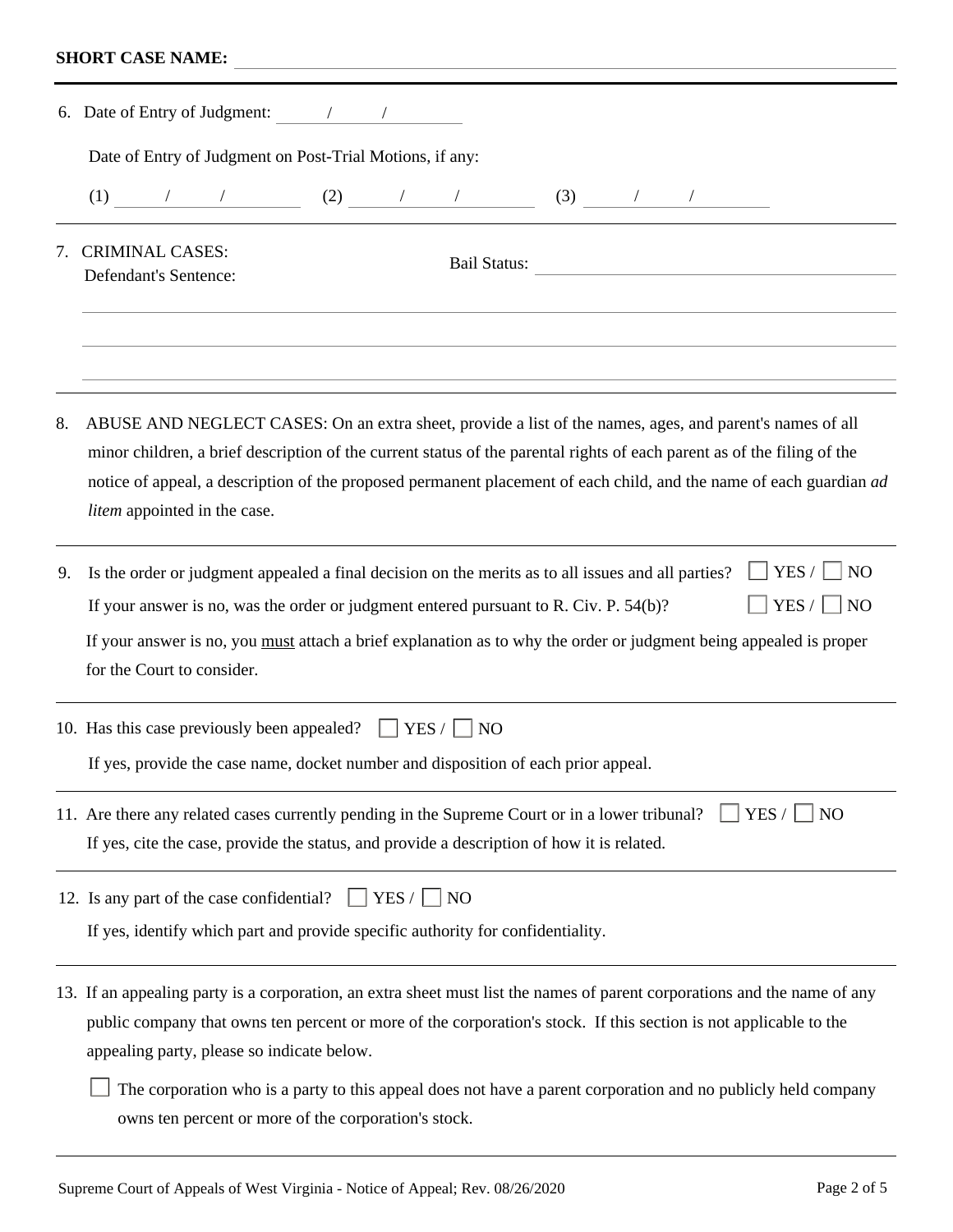14. Do you know of any reason why one or more of the Supreme Court Justices should be disqualified from this case?

 $YES / \Box$  NO If yes, set forth the basis on an extra sheet. Providing the information required in this section does not relieve a party from the obligation to file a motion for disqualification in accordance with Rule 33.

15. Is a transcript of proceedings necessary for the Court to fairly consider the assignments of error in the case?

YES /  $\Box$  NO **If yes, you <u>must</u> complete the appellate transcript request form on page 5.** 

16. NATURE OF CASE, RELIEF SOUGHT, and OUTCOME BELOW

(Limit to two double-spaced pages; please attach.)

#### 17. ASSIGNMENTS OF ERROR

Express the assignments in the terms and circumstances of the case, but without unnecessary detail. Separately number each assignment of error and for each assignment:

- (1) state the issue;
- (2) provide a succinct statement as to why the Court should review the issue.

Limit to eight pages double-spaced; please attach.

## 18. ATTACHMENTS

Attach to this notice of appeal the following documents in order:

- (1) extra sheets containing supplemental information in response to sections 1 14 of this form;
- (2) a double-spaced statement of the nature of the case, not to exceed two pages, as material required by section 16 of this form;
- (3) a double-spaced statement of the assignments of error not to exceed eight pages as required by section 17 of this form;
- (4) a copy of the lower court's decision or order from which you are appealing;
- (5) a copy of any order deciding a timely post-trial motion; and
- (6) a copy of any order extending the time period for appeal.
- (7) the statutory docket fee of \$200 payable by cash, money order, or check or a copy of the lower court's granting of the application for fee waiver in this case. All checks must be made to the order of the State of West Virginia. The statutory docket fee does not apply to criminal appeals, appeals from the Worker's Compensation Board of Review, or original jurisdiction actions.

NOTICE:

You must file a separate affidavit and application anytime your financial situation no longer meets the official guidelines or anytime the court orders you to do so.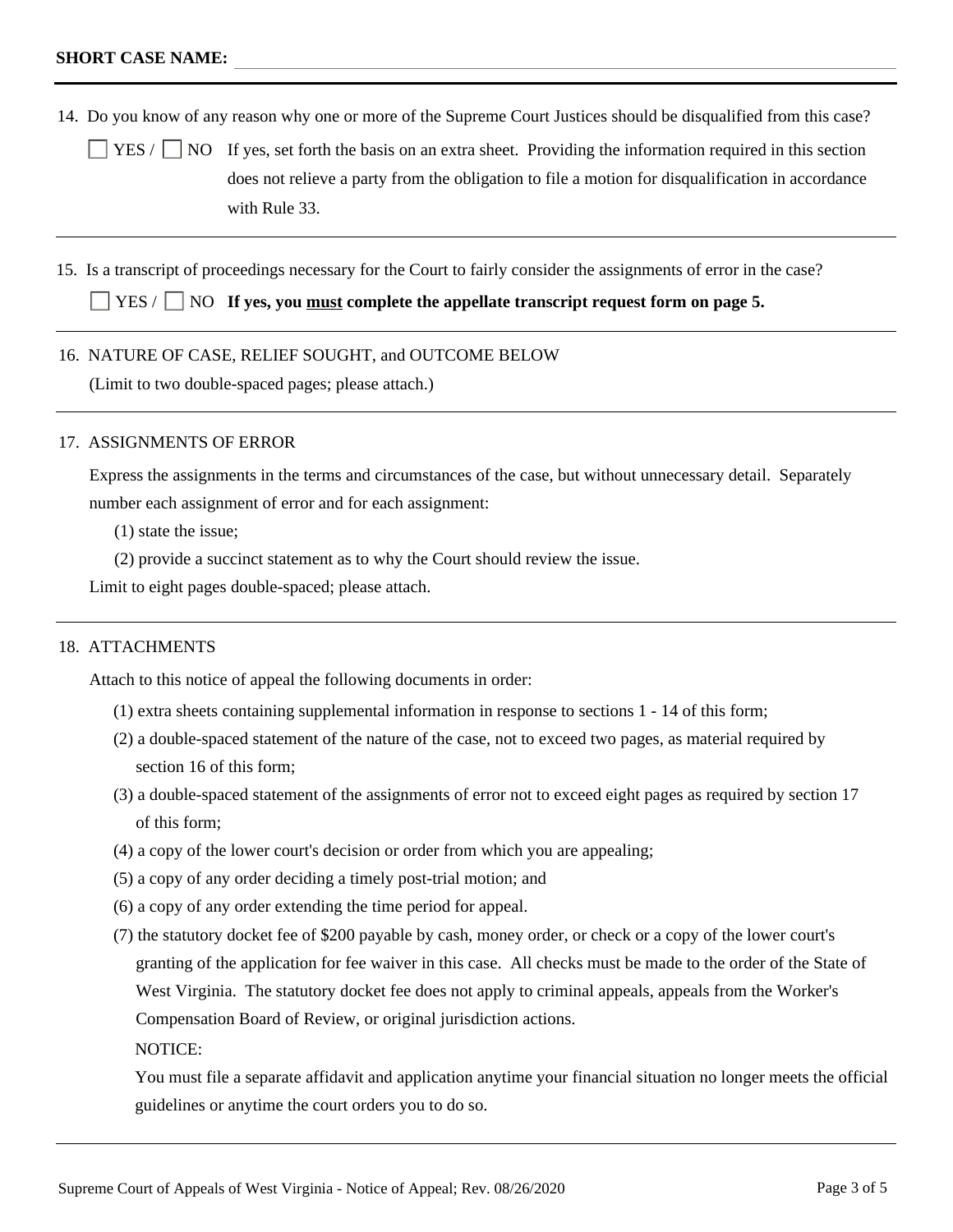## **CERTIFICATIONS**

#### **STATE OF WEST VIRGINIA**

I hereby certify that I have performed a review of the case that is reasonable under the circumstances and that the contents of the Notice of Appeal are accurate and complete.

**/ / Date**

## **Counsel of record or unrepresented party**

**\_\_\_\_\_\_\_\_\_\_\_\_\_\_\_\_\_\_\_\_\_\_\_\_\_\_\_\_\_\_\_\_\_\_\_\_\_\_\_\_\_\_\_\_\_\_\_\_\_\_\_** 

**\_\_\_\_\_\_\_\_\_\_\_\_\_\_\_\_\_\_\_\_\_\_\_\_\_\_\_\_\_\_\_\_\_\_\_\_\_\_\_\_\_\_\_\_\_\_\_\_\_\_\_** 

I hereby certify that on or before the date below, copies of this notice of appeal and attachments were served on all parties to the case, and copies were provided to the clerk of the circuit court from which the appeal is taken and to each court reporter from whom a transcript is requested.

**/ / Date**

 **Counsel of record or unrepresented party**